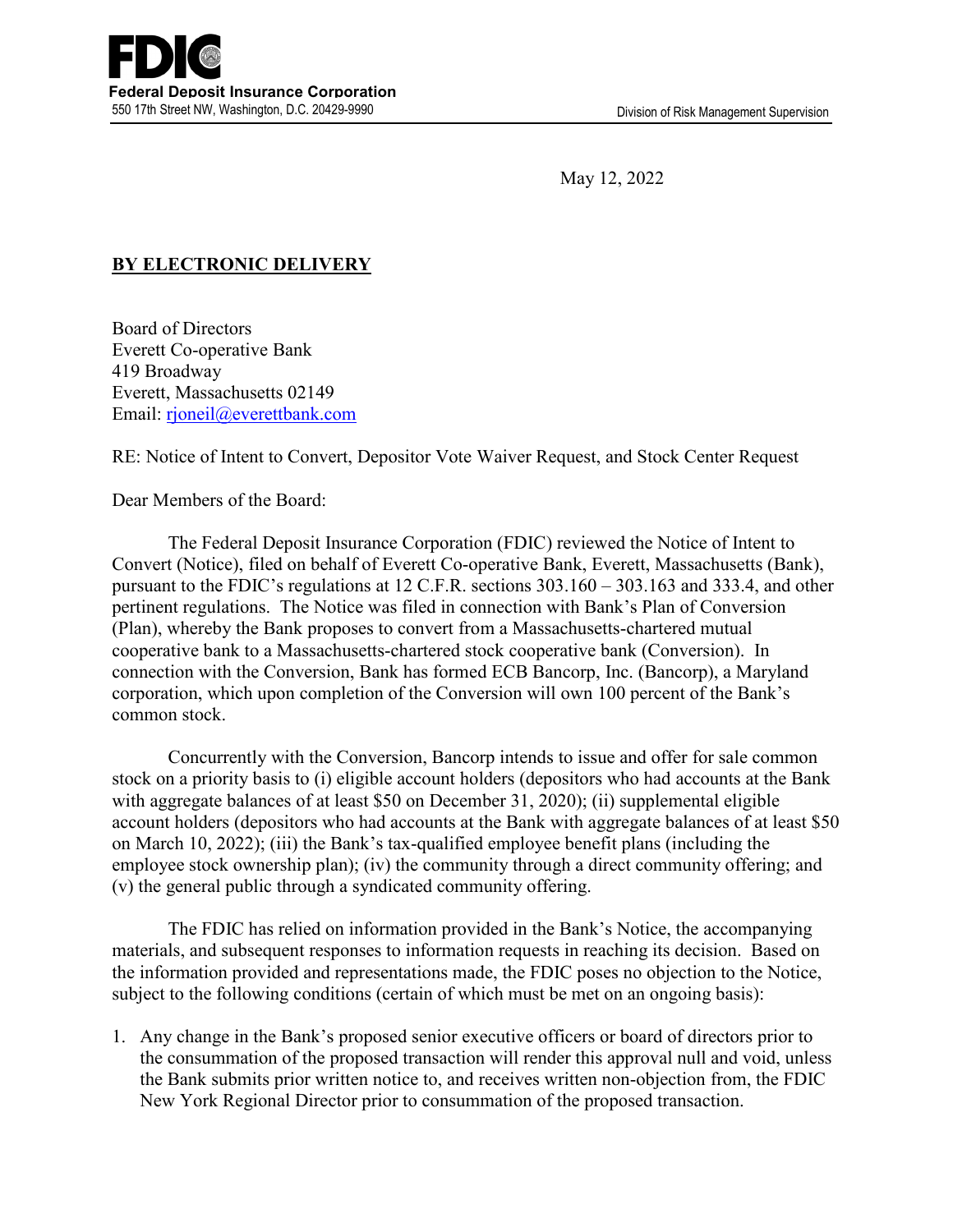- 2. The Bank shall submit to the New York Regional Director copies of any employment, change in control, or similar compensation arrangements entered into pursuant to the proposed transaction within 60 days of execution.
- 3. During the three-year period after the close of the proposed transaction, the Bank shall operate within the parameters set forth in the Business Plan submitted with the Notice (Business Plan) and must provide at least 60 days' prior written notice to, and receive written non-objection from, the FDIC New York Regional Director prior to implementing any proposed material deviation or material change from the Business Plan (including, but not limited to, any merger, acquisition, or business combination) involving the Bank.
- 4. The Bank shall provide 30 days' prior written notice to, and obtain written non-objection from, the FDIC New York Regional Director prior to implementing any policy or executing any agreement relating to the allocation and sharing of costs.
- 5. The Bank shall submit copies of all final disclosure materials to the FDIC's New York Regional Office mailroom at [NYMailroom@fdic.gov.](mailto:NYMailroom@fdic.gov)
- 6. The Bank shall advise the FDIC New York Regional Director of the results of the conversion offering (and the community offering and syndicated offering, as applicable), and deliver an updated appraisal that takes the results of the conversion offering into account, discusses any material events or changes during the subscription period, and explains any securities purchase orders that have been rejected (including the reason(s) for rejection).
- 7. During the one-year period after the close of the conversion offering, the Bank shall provide at least 60 days' prior written notice to the FDIC New York Regional Director of any repurchase of shares and include copies of all documents filed with other regulators.
- 8. During the three-year period after the close of the conversion offering, the Bank shall not make any distributions of capital to ECB Bancorp, Inc., including cash dividends or any other retirement or return of capital, except in accordance with applicable FDIC laws and regulations, and as provided for in the Business Plan, without the prior approval of the FDIC New York Regional Director, unless 30 days' prior written notice is provided to, and nonobjection is received from, the FDIC New York Regional Director.
- 9. During the one-year period after the close of the conversion offering, shares issued to directors and executive officers (insiders) in the conversion offering are restricted from resale without the prior written approval of the FDIC New York Regional Director, except for the following, which shall not require such prior approval: (1) in the event of the death of an insider, the successor in interest may sell the shares; (2) if the insider is no longer employed by or is no longer a trustee or director of the Bank and ECB Bancorp, Inc., he or she may sell the shares; and (3) the insider may transfer the shares to his or her lineal descendant(s) or spouse, or into a trust or retirement vehicle for the benefit of the insider or such descendants or spouse.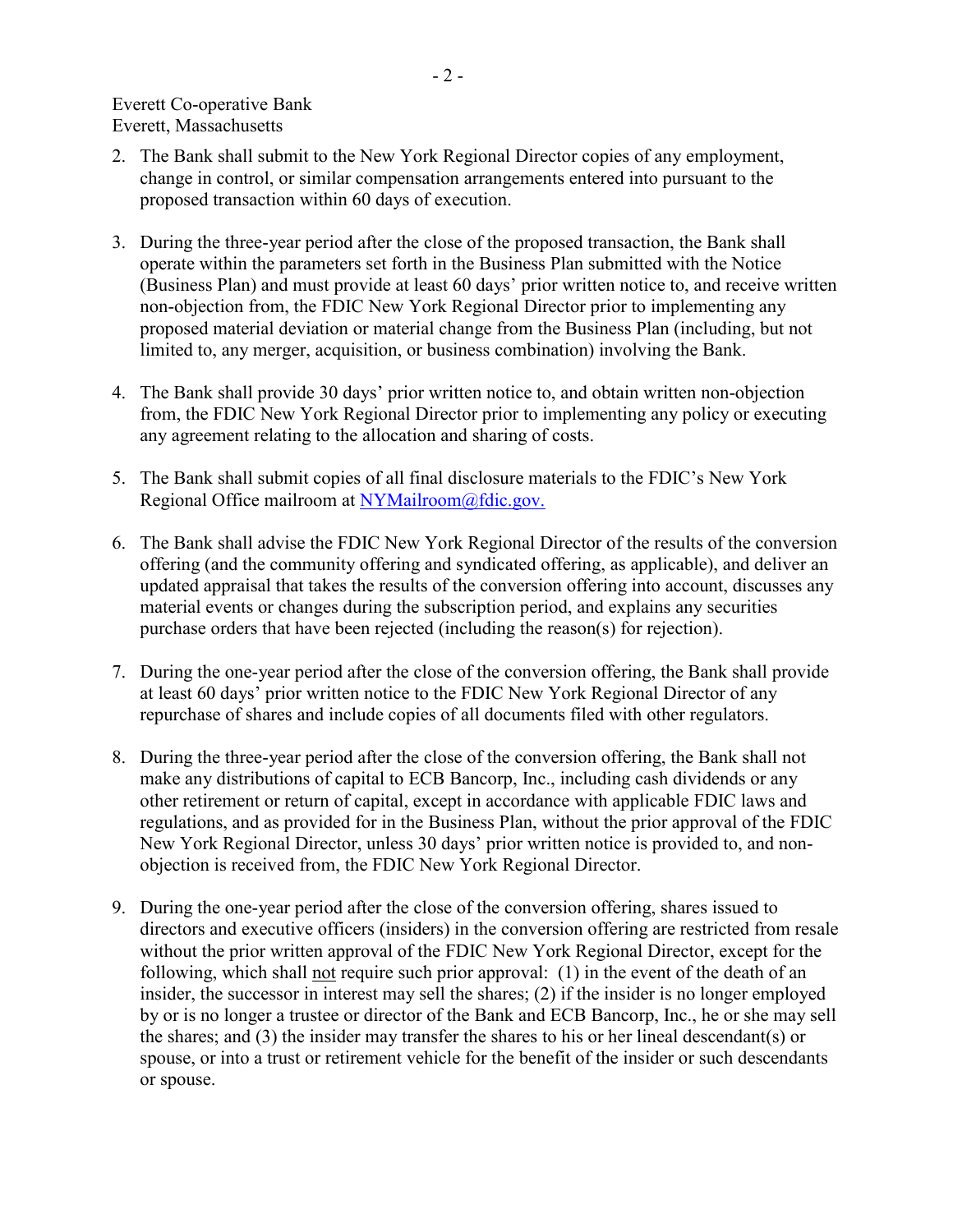Everett Co-operative Bank Everett, Massachusetts

- 10. During the one-year period after the close of the conversion offering, the Bank shall provide at least 60 days' prior written notice to, and receive written non-objection from, the FDIC New York Regional Director prior to implementation of a stock-based benefit plan.
- 11. The Foundation's Board of Directors shall commit to the following:
	- a. ECB Bancorp, Inc. common stock held by the Foundation shall be voted in the same ratio as the shares voted on each proposal considered by the shareholders;
	- b. The Foundation shall be subject to examination by the FDIC and shall comply with all supervisory directives imposed by the FDIC;
	- c. The Foundation shall operate in accordance with written policies adopted by its Board of Directors, including the adoption of a conflict of interest policy acceptable to the FDIC;
	- d. The Foundation shall not engage in self-dealing, and must comply with all laws necessary to maintain its tax-exempt status under the Internal Revenue Code;
	- e. The Foundation shall provide to the FDIC New York Regional Director a proposed operating plan prior to completion of the conversion offering, and within six months immediately following the date of the conversion offering, a three-year operating plan for the Foundation that contains pro forma financial statements, including a balance sheet and income statement; and
	- f. Following completion of the conversion offering, the Foundation shall provide to the FDIC New York Regional Office annual reports describing grants made and grant recipients.
- 12. The Bank shall notify the FDIC New York Regional Director as soon as it becomes aware of any material change in the facts and circumstances prior to the consummation of the proposed transaction.
- 13. The Bank shall provide written evidence to the FDIC New York Regional Director that all necessary final approvals regarding the proposed transactions have been obtained from the appropriate Federal and State authorities.
- 14. The proposed transactions may not be consummated later than six months after the date of non-objection unless such period is extended for good cause in writing by the FDIC New York Regional Director.
- 15. Until the proposed transactions are consummated, the FDIC shall have the right to alter, suspend, or withdraw its approval should any interim development be deemed to warrant such action.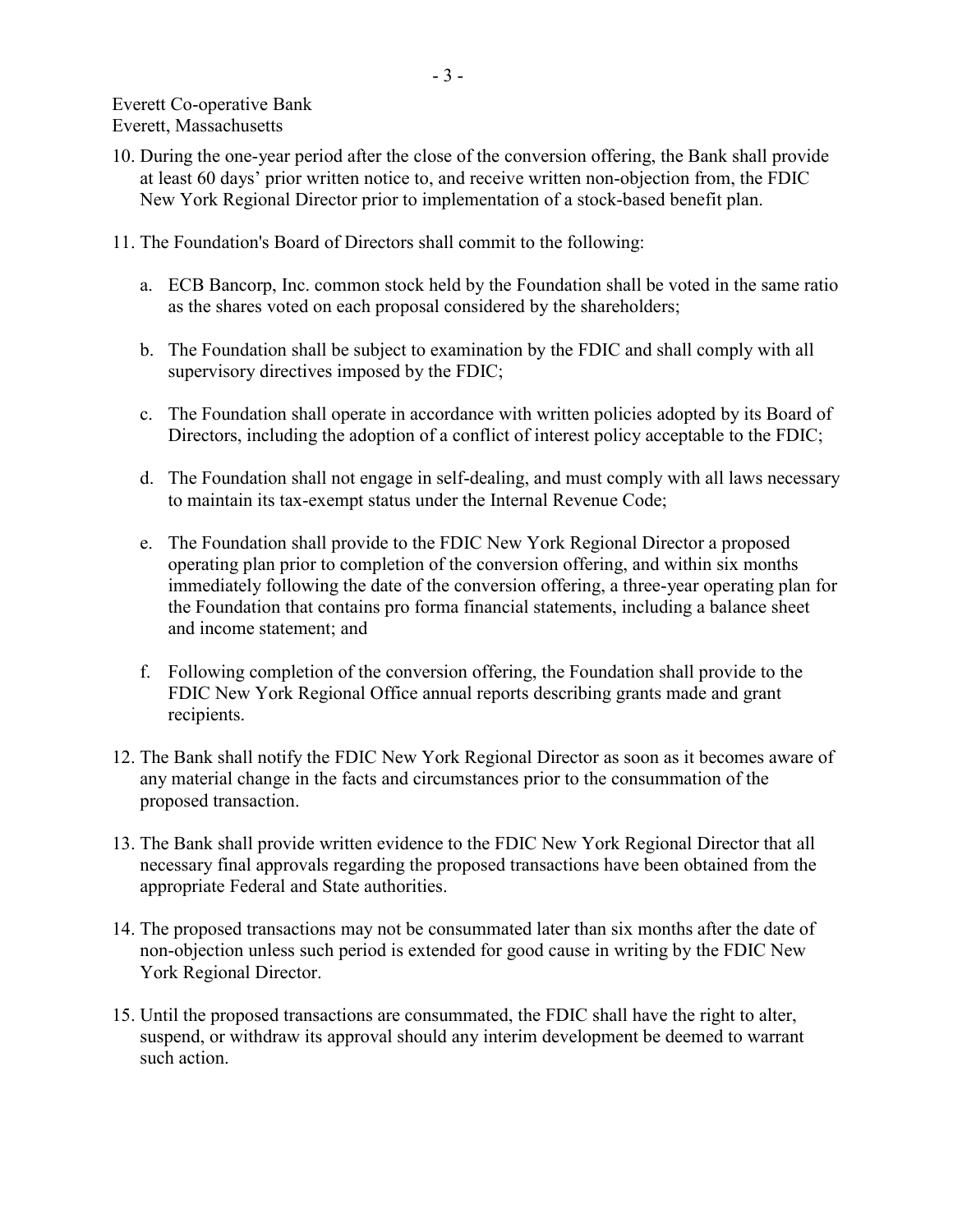## Everett Co-operative Bank Everett, Massachusetts

## Request to Waive Depositor Vote

As part of the Notice, the Bank requested, in accordance with 12 C.F.R. § 303.162(a)(2), waiver of certain provisions of the FDIC's regulations pertaining to mutual-to-stock conversions, specifically, the depositor vote requirement of 12 C.F.R. § 333.4(c)(2). We have reviewed the Bank's request and have found that the Bank made a good faith effort to secure participation of its depositors in the conversion vote. The State has advised the FDIC that the results of the vote satisfy Massachusetts law. In addition, those depositors that participated in the vote supported the conversion by a majority vote. Therefore, the Bank's request for a waiver is granted.

## Request to Establish a Stock Center

 The Bank submitted a request for the FDIC's non-objection to the establishment of a "stock center" in connection with the public offering for the conversion. The letter describes a "stock center" as an area for orders to be accepted and interested customers to ask questions in a non-teller area of the Bank's main office. Please be advised that the FDIC has reviewed and does not object to the Bank establishing a stock center, provided the following requirements are satisfied:

- No commissions, bonuses, or comparable payments are made to any employee of the Bank other than to registered broker dealers;
- No sales or offers are made by tellers or at the teller counter, or by comparable employees at comparable locations;
- Sales activity must be conducted in a segregated or separately identifiable area of the Bank apart from the area accessible to the general public for the purpose of making or withdrawing deposits;
- Investment advice and assistance in completing stock order forms will only be provided by full-time employees of KBW, a registered broker-dealer;
- Customers sign a "one page, unambiguous" certification, in the prescribed form, that the customer recognizes that the security is not a deposit, not FDIC insured or guaranteed, and that the customer has received an offering circular;
- The prescribed legend appears on the security and offering materials that it is not insured or guaranteed and is not a deposit or account with the Bank;
- The Bank will be in current compliance with its capital requirements after the conclusion of the offering; and
- Sales literature must comply with the FDIC's Rules and Regulations regarding unsafe and unsound practices.

 In addition, the Bank will be subject to the anti-fraud and other requirements of state and Federal securities laws, unless an applicable exemption is available.